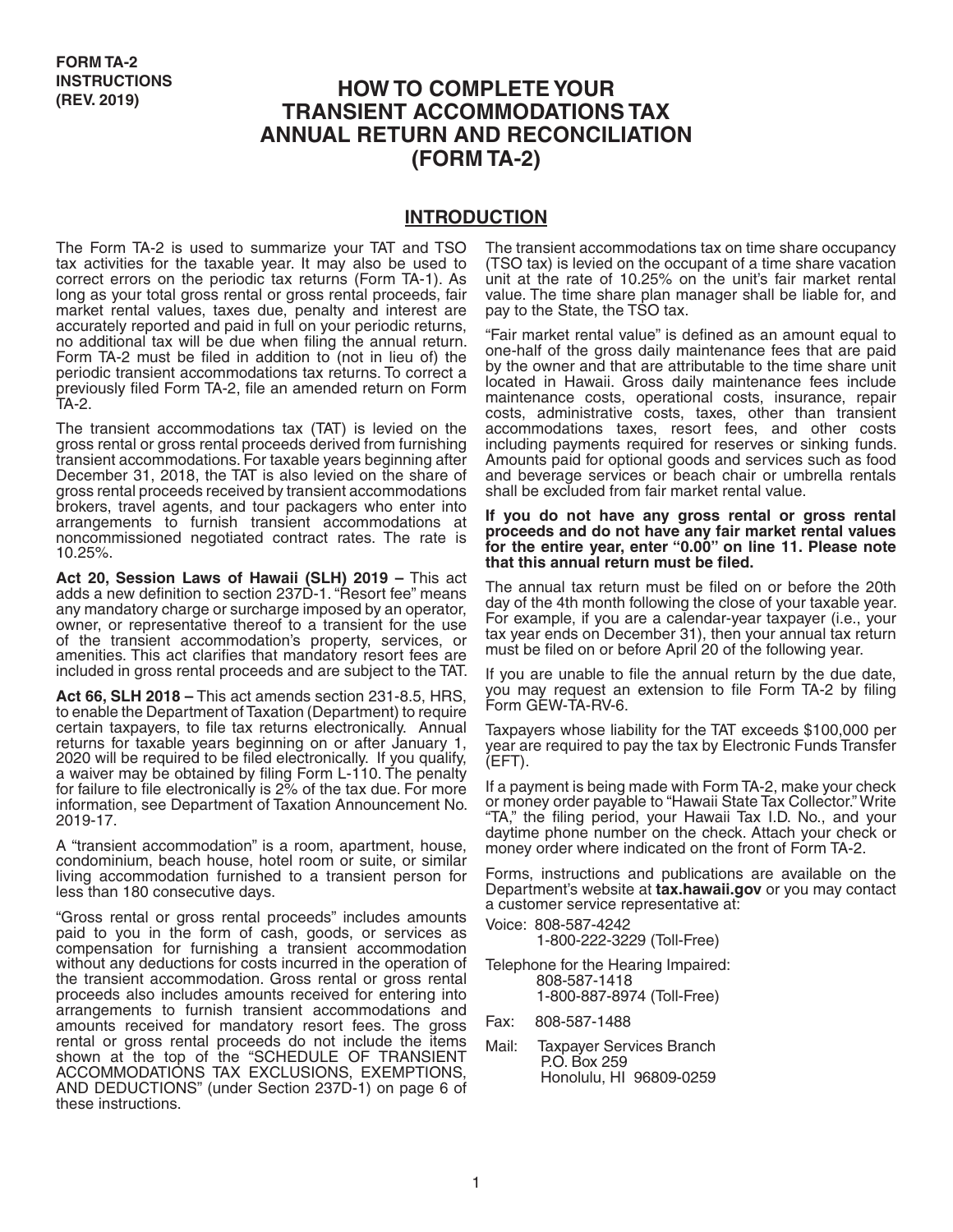### **FILLING IN YOUR FORM TA-2 (ANNUAL RETURN AND RECONCILIATION)**

### **NOTE: The bold circled numbers on the sample form correspond to the steps in the instructions.**

# **ABOUT THIS FORM**

Form TA-2 is designed for electronic scanning that permits faster processing with fewer errors. To avoid delays:

- 1. Print amounts only on those lines that are applicable.
- 2. Use only a black or dark blue ink pen. Do not use red ink, pencils, felt tip pens, or erasable pens.
- 3. Because this form is read by a machine, please print your numbers inside the boxes like this:



- 4. Do NOT print outside the boxes.
- 5. Do NOT use dollar signs, slashes, dashes or parentheses in the boxes.
- 6. We recommend that you print a new form from our website (**tax.hawaii.gov**) each time you need it. The form's QR code is necessary to process the return. Excessive photocopying of a photocopy will degrade the QR code, and the QR code will become unreadable.
- 7. Please use a color printer and print in color.

# $T$ **HE TOP OF THE TAX RETURN** (fig. 2.0) (fig. 2.1)

|          | NO.<br>01<br>ID.                                                                   | <b>TRANSIENT ACCOMMODATIONS TAX</b><br><b>ANNUAL RETURN &amp; RECONCILIATION</b><br>For Tax Years Ending After December 31, 2017 |                                   |
|----------|------------------------------------------------------------------------------------|----------------------------------------------------------------------------------------------------------------------------------|-----------------------------------|
|          | Place an "X" in this box ONLY if this is an AMENDED return<br><b>TAX YEAR ENDI</b> | <b>HAWAII TAX I.D. NO.</b>                                                                                                       | TA                                |
| NAME:    |                                                                                    |                                                                                                                                  | Last 4 digits of your FEIN or SSN |
| fig. 2.0 |                                                                                    |                                                                                                                                  |                                   |

| ., .,                           |                                               |                        |
|---------------------------------|-----------------------------------------------|------------------------|
| <b>FORM TA-2</b><br>(Rev. 2018) | Name:<br>◢                                    |                        |
|                                 | Hawaii Tax I.D. No.<br>J                      |                        |
|                                 | $\angle$<br>Last 4 digits of your FEIN or SSN | <b>TAX YEAR ENDING</b> |
| $\sim$ $\sim$ $\sim$ $\sim$     |                                               |                        |

 $\frac{31}{100}$  and  $\frac{31}{100}$  and  $\frac{31}{100}$  and  $\frac{31}{100}$  and  $\frac{31}{100}$  and  $\frac{31}{100}$  and  $\frac{31}{100}$  and  $\frac{31}{100}$  and  $\frac{31}{100}$  and  $\frac{31}{100}$  and  $\frac{31}{100}$  and  $\frac{31}{100}$  and  $\frac{31}{100}$  and or pago T and or pago 2.1 or oxample, in your law your onder **STEP 4** — Enter the la<br>December 31, 2020, you would enter 12/31/20. **S**<br>yed<br>D<br>pi e<br>PC<br>ON<br>O **STEP 1** — Enter the numeric (two digit) month, day, and **STEP 3** — Enter year that your tax year ends in the area provided on the top wided on the top<br>of page 1 and of page 2. For example, if your tax year ends **STEP 4** — Fnte **TRANSIENT ACCOMMODATIONS TAX R**<br>**TI**<br>Per<br>O

provided on the top of page 1 and of page 2. **The right of the TVM**<br>return, put an "X" in th<br>1 indicating that the re **2** - Write your name (taxpayer's name) in the area **AMENDED RETURNS** - If you are filing an amended led on the top of page 1 and of page 2. **STEP 2** — Write your name (taxpayer's name) in the area **AMENDED RETUR**<br>provided on the top of page 1 and of page 2.

**19. IDEP 3** A Enter your Hawaii Tax I.D. No. in the area pro-<br>**19. I** wided on the top of page 1 and of page 2.  $\bullet$  **10**  $\bullet$  **10**  $\bullet$  **10**  $\bullet$  **10**  $\bullet$  **10**  $\bullet$  **10**  $\bullet$  **1**  $\bullet$  **1**  $\bullet$  **0**  $\bullet$  **1**  $\bullet$  **0**  $\bullet$  **2**  $\bullet$  **1**  $\bullet$  **1**  $\bullet$  **1**  $\bullet$  **1**  $\bullet$  **1**  $\bullet$  **1**  $\bullet$  **1**  $\bullet$  **1**  $\bullet$  **1**  $\bullet$  **1**  $\bullet$  **1**  $\bullet$  **1** Tax<br>of n

**STEP 4** — Enter the last 4 digits of your FEIN or SSN in the area provided on the top of page 1 and of page 2.  $SIEP 4$  Enter the last 4 digits of your FEIN or SSN in the mber 31, 2020, you would enter  $12/31/20$ .

**8.** Better in the set of the set of the set of the set of the set of the set of the set of the set of the set of the set of the set of the set of the set of the set of the set of the set of the set of the set of the set o  $\frac{1}{2}$  is the top of the return on page<br>1 indicating that the return is an amended return. put and to pay the tom of payable. The top of the return on page in the top of the return on page in the box at the top of the return on page on monetary and the retail to: HAWAII DEPARTMENT OF TAXATION, P.O. BOX 2430, P.O. BOX 2430, P.O. BOX 2430, P.O. BOX 2430, P.O. BOX 2430, P.O. BOX 2430, P.O. BOX 2430, P.O. BOX 2430, P.O. BOX 2430, P.O. BOX 2430, P.O. BOX 2



# **COMPUTING THE TAXES** (*Jtg. 2.2)* (*Jtg. 2.3)* (*Jtg. 2.*

<sup>(</sup>Rev. 2018) *fig. 2.1*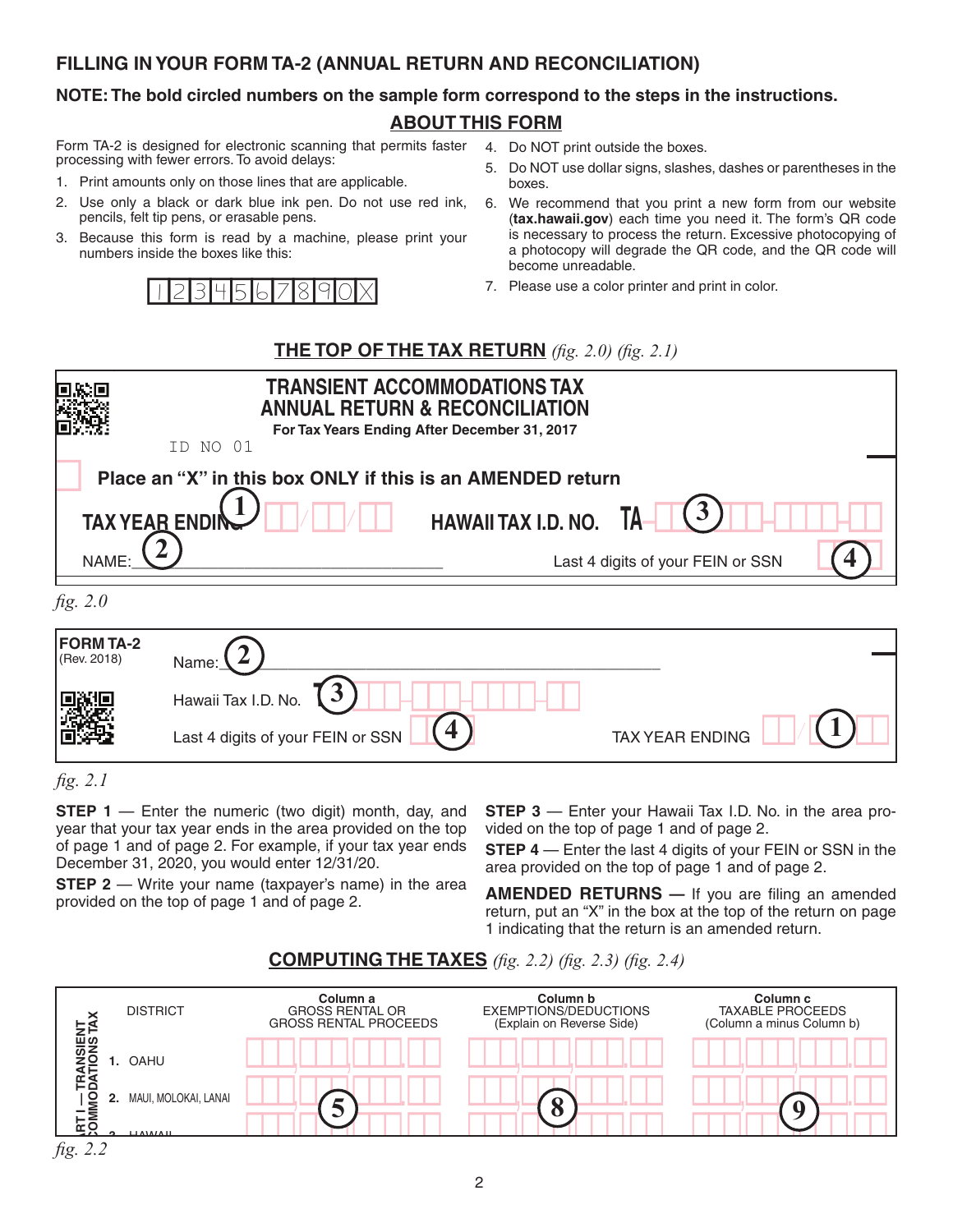**STEP 5** — Complete lines 1 through 4 of Column a, just as you did on your periodic tax returns. The difference between  $\;$  gross rental or gross rental pro the periodic and annual tax returns is that the amounts reported on the annual tax return are the total gross rental is used to correct the amount ported proceeds in the applicable districts for the entire year. The turns for the taxable yeoceeds in the applicable districts for the entire year. The turns for the taxable y proceeds in the applicable districts for the entitle year. The Trains for the taxable year and proceeds in the<br>annual return is a reconciliation of the total gross rental or additional taxes payable or re gross rental proceeds and the total fair market rental values gross remar proceeds and the total fair market remar values<br>reported on the periodic tax returns. If an error was made on is a reconciliation or the total gross rental or additional taxes payable or i **RT**<br>Rid<br>Bu<br>Ral

one or more of the periodic tax returns in reporting the total **!!!**,**!!!**,**!!!**.**!! !!!**,**!!!**,**!!!**.**!!** one or more or the penoalc tax returns in reporting the total<br>gross rental or gross rental proceeds, or the total fair market<br>rental values in the emplischle districts, the employmentum rental values in the applicable districts, the annual tax return is used to correct the amounts reported on your periodic returns for the taxable year and to show the amount of any additional taxes payable or refund due.



#### $E.E.$ *fig. 2.2*

**STEP 6** — Turn to the reverse side of Form TA-2, "PART **NOTE**: Deductions allowed on you VI — SCHEDULE OF EXEMPTIONS/DEDUCTIONS." Fill in the amounts and description of the exemptions or deduc-<br>the amounts and description of the exemptions or deduc-<br>ible on the TAT return. tions being claimed for the taxable year. Each exemption or **STEP 7** — Add deduction must be separately listed. For each exemption or  $\frac{1}{2}$  are separately listed and enter the result on the "Grand 1" deduction you claim: (i) In the "DISTRICT" column, enter the **of Exemptions and Deductions**" line in Part VI number that represents the Tax District where the income or **Exemption** It represents the rax bistrict where the meding and have any exemptions or deductions, enter "0.00."<br>1. (1 for Oahu, 2 for Maui, 3 for Hawaii and 4 for **STEP 8** — Enter the total amount of exemptions and deduc-<br>in the "ED Compliant of accomplish soligion She exemptions and deductions, along with the code num-<br>her fer each, are listed in the "SCHEDLILE OF TRANSIENT ber for each, are listed in the "SCHEDULE OF TRANSIENT<br>ACCOMMODATIONS TAX EXCLUSIONS, EXEMPTIONS, ACCOMMODATIONS TAX EXCLUSIONS, EXEMPTIONS, AND DEDUCTIONS" on page 6 of these instructions. mention or deduction being claimed. The allow-<br>tions and deductions, along with the code num-<br>STEP 9 — Subtract the amounts in Column b, if any, from was earned (1 for Oahu, 2 for Maui, 3 for Hawaii and 4 for<br>**Kauai)**: (ii) in the "ED CODE" column opter the code for the Kauai); (ii) in the "ED CODE" column enter the code for the type of exemption or deduction being claimed. The allow-<br>able exemptions and deductions, along with the code num-**4.** Kauai **4** Kauai **4** Kauai **4** Kauai **4** Kauai **4** Kauai **4** Kauai **4** Kauai 14 Kauai 14 Kauai 14 Kauai 14 Kauai 14 Kauai 14 Kauai 14 Kauai 14 Kauai 14 Kauai 14 Kauai 14 Kauai 14 Kauai 14 Kauai 14 Kauai 14 Kauai 14 Kau lid<br>Part<br>Fransi<br>N ex<br>en<br>:<br>: nı<br>tl<br>ii)

- Turn to the reverse side of Form TA-2, "PART **NOTE**: Deductions allowed on your income tax returns, such<br>HEDULE OF EXEMPTIONS/DEDUCTIONS." Fill in as operating expenses or management fees, are not deduct-<br>nts and descrip as operating expenses or management fees, are not deduct-**4** ible on the TAT return.

**STEP 7** — Add the amounts of exemptions/deductions that st be separately listed. For each exemption or are separately listed and enter the result on the "**Grand Total** you claim: (i) in the "DISTRICT" column, enter the **of Exemptions and Deductions**" line in Part VI. If you do not have any exemptions or deductions, enter "0.00."

**Description (HRS) ED Code Description (HRS) ED Code Description (HRS) ED Code** tions in each district in Column b of Part I.

(§237D-3(3)) .................................................140 (§237D-3(4)) .................................................180 h, are listed in the "SCHEDULE OF TRANSIENT the amounts in Column a and enter the results in Column c.<br>)DATIONS\_TAX\_EXCLUSIONS,\_EXEMPTIONS,\_\_Column c is your "TAXABLE PROCEEDS." the amounts in Column a and enter the results in Column c.<br>Column c is your "TAXABLE PROCEEDS." Subtract the amounts in Column b, if in Column a and enter the results in (

|             |    |                                                                                                                                                                                                                                            | TOTAL FAIR MARKET RENTAL VALUE |
|-------------|----|--------------------------------------------------------------------------------------------------------------------------------------------------------------------------------------------------------------------------------------------|--------------------------------|
|             |    |                                                                                                                                                                                                                                            |                                |
|             |    |                                                                                                                                                                                                                                            |                                |
| <b>MONE</b> |    |                                                                                                                                                                                                                                            |                                |
| 6R          | 8. |                                                                                                                                                                                                                                            |                                |
| CHEC        |    | 9. TOTAL AMOUNT TAXABLE. Add Column c of lines 1 through 4 and lines 5 through 8.                                                                                                                                                          |                                |
|             |    | 10.                                                                                                                                                                                                                                        | x0.1025                        |
|             |    |                                                                                                                                                                                                                                            |                                |
|             |    | $E = 10$ . Tax Rate<br>$E = 11$ . TOTAL TAXES DUE. Multiply line 9 by line 10 and enter the result here. If you did<br>$E = 11$ . TOTAL TAXES DUE. Multiply line 9 by line 10 and enter the result here. If you did<br>$E = 0$ not have an |                                |



**STEP 10** — Part II is to be completed **only** by time share plan managers to report total fair market rental values and TSO tax due for the taxable year.

Complete Part II just as you did on your periodic returns. The through 8. Enter the total o that the numbers reported on the annual tax return represent **PART ICE**<br>ADD ADD<br>PART ICE<br>PART ICE difference between the periodic and annual tax returns is

values and for the entire year. e the total fair market rental values in the applicable districts<br>d for the entire year. **13** the total fair market rental values in the applicable districts

> **STEP 11** — Add lines 1 through 4 of Column c and lines 5<br>through 8. Enter the total on line 9, the "TOTAL AMOUNT **STEP 11** — Add lines 1 through 4 of Column c and lines 5<br>through 8. Enter the total on line 9, the "TOTAL AMOUNT TAXABLE."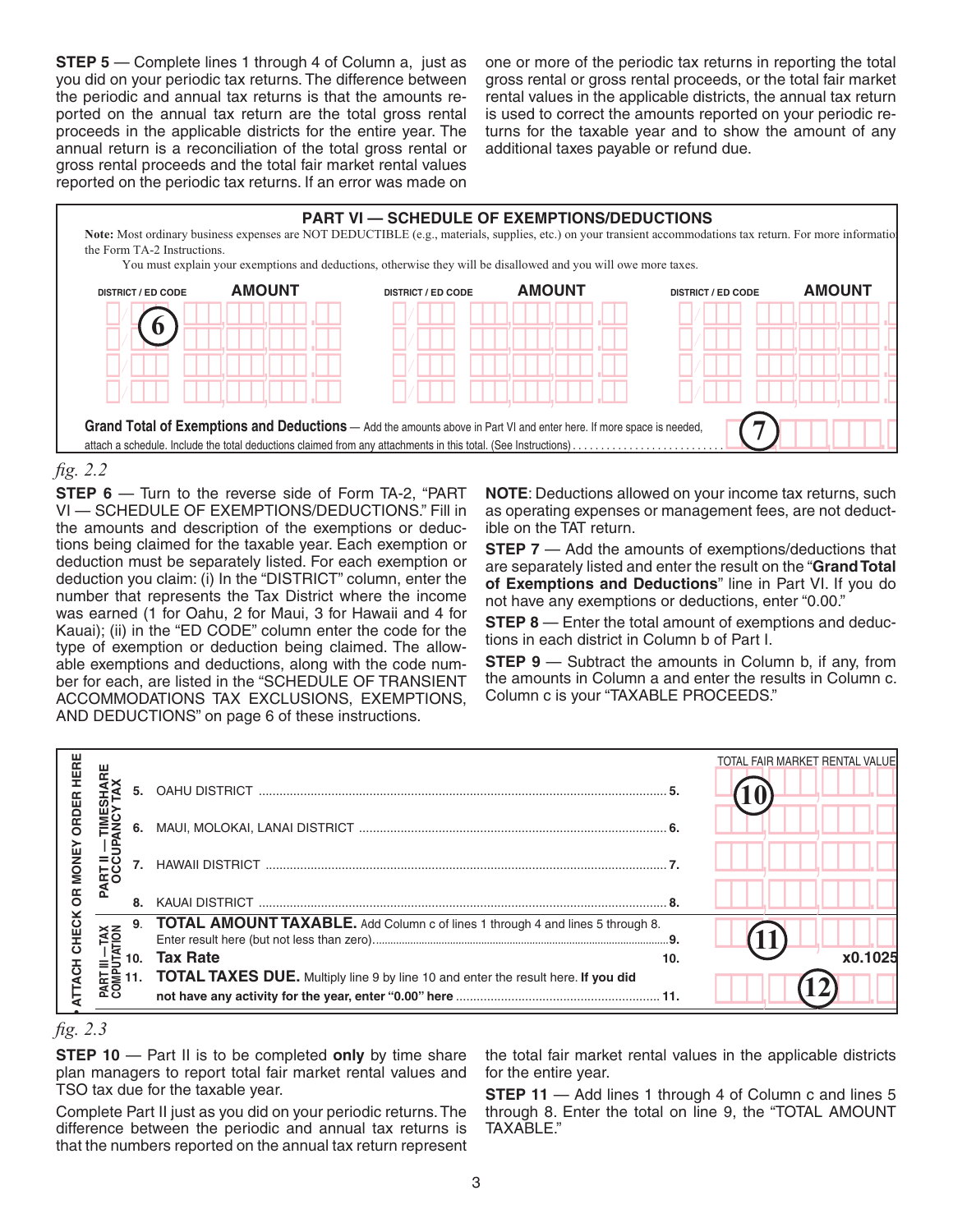**STEP 12** — Multiply the amount on line 9 by the amount on "TOTAL TAXES DUE." (I Enter result here (but not less than zero)........................................................................................................**9. •**<br> **•**<br>
• **P**<br>1 **1**<br>
<sup>2</sup>

line 10 (0.1025) and enter the result on line 11. This is the you have no taxes due, enter "0.00" on line 11.) **!!!**,**!!!**,**!!!**.**!!** "TOTAL TAXES DUE." (**NOTE: Line 11 must be filled in**. If nt on "TOTAL TAXES DUE." (**NOTE: Line 11 m**<br>s the you have no taxes due, enter "0.00" on lin **20** you have no taxes due, enter "0.00" on line 11.)

#### **FINISHING THE TAX RETURN** (fig. 2.4) (fig. 2.5) (fig. 2.6) **not have a life than the long** (i.e. 2.4) (i.e. 2.5) (i.e. **FINISHING THE TAX RETIIRN** (fig. 2.4) (fig. 2.5) (fig. 2.6)

|                                                       |     | line 10 (0.1025) and enter the result on line 11. This is the you have no taxes due, enter "0.00" on line 11.)                                                                                                                                                                                                                                                                                                                                                                                                                               | <b>FINISHING THE TAX RETURN</b> (fig. 2.4) (fig. 2.5) (fig. 2.6) |       |             |      |    |                  |                           |
|-------------------------------------------------------|-----|----------------------------------------------------------------------------------------------------------------------------------------------------------------------------------------------------------------------------------------------------------------------------------------------------------------------------------------------------------------------------------------------------------------------------------------------------------------------------------------------------------------------------------------------|------------------------------------------------------------------|-------|-------------|------|----|------------------|---------------------------|
| RECONCILIATION                                        |     | 12. Amounts assessed during the year                                                                                                                                                                                                                                                                                                                                                                                                                                                                                                         | <b>PENALTY</b><br><b>INTEREST</b>                                |       |             | 12.  |    |                  |                           |
|                                                       | 13. |                                                                                                                                                                                                                                                                                                                                                                                                                                                                                                                                              |                                                                  |       |             |      |    | $\boldsymbol{4}$ |                           |
| ×                                                     | 14. | TOTAL PAYMENTS MADE LESS ANY REFUNDS RECEIVED FOR THE TAX YEAR.  14.                                                                                                                                                                                                                                                                                                                                                                                                                                                                         |                                                                  |       |             |      |    | 15               |                           |
| <b>ADJUSTMENTS</b>                                    | 15. | CREDIT CLAIMED ON ORIGINAL ANNUAL RETURN (For Amended Return ONLY)  15.                                                                                                                                                                                                                                                                                                                                                                                                                                                                      |                                                                  |       |             |      |    | 16               |                           |
|                                                       | 16. |                                                                                                                                                                                                                                                                                                                                                                                                                                                                                                                                              |                                                                  |       |             |      |    |                  |                           |
| ≧                                                     |     |                                                                                                                                                                                                                                                                                                                                                                                                                                                                                                                                              |                                                                  |       |             |      |    | $\bf 18$         |                           |
| PART                                                  |     |                                                                                                                                                                                                                                                                                                                                                                                                                                                                                                                                              |                                                                  |       |             |      | 19 |                  |                           |
|                                                       |     | DECLARATION - I declare, under the penalties set forth in section 231-36, HRS, that this return (including any accompanying schedules or statements) has been<br>examined by me and, to the best of my knowledge and belief, is a true, correct, and complete return, made in good faith for the tax period stated, pursuant t<br>Transient Accommodations Tax Laws, and the rules issued thereunder.<br>IN THE CASE OF A CORPORATION OR PARTNERSHIP, THIS RETURN MUST BE SIGNED BY AN OFFICER, PARTNER OR MEMBER, OR DULY AUTHORIZED AGENT. |                                                                  |       |             |      |    |                  |                           |
|                                                       |     | <b>SIGNATURE</b>                                                                                                                                                                                                                                                                                                                                                                                                                                                                                                                             |                                                                  | TITLE | <b>DATE</b> |      |    |                  | <b>DAYTIME PHONE NUMB</b> |
|                                                       |     | 19. FOR LATE<br><b>FILING ONLY</b>                                                                                                                                                                                                                                                                                                                                                                                                                                                                                                           | <b>PENALTY</b><br><b>INTEREST</b>                                |       |             | 19.  |    |                  |                           |
| 20.                                                   |     |                                                                                                                                                                                                                                                                                                                                                                                                                                                                                                                                              |                                                                  |       |             | .20. |    |                  |                           |
|                                                       | 21. | <b>PLEASE ENTER THE AMOUNT OF YOUR PAYMENT.</b> Attach a check or money order<br>payable to "HAWAII STATE TAX COLLECTOR" in U.S. dollars drawn on any U.S. bank to<br>Form TA-2. Write "TA," the filing period, your Hawaii Tax I.D. No., and your daytime phone number<br>on your check or money order. Mail to: HAWAII DEPARTMENT OF TAXATION, P.O. BOX 2430,<br>HONOLULU, HI 96804-2430 or file and pay electronically at tax.hawaii.gov/eservices/. If you                                                                               |                                                                  |       |             |      |    |                  |                           |
| fig. 2.4<br>TOTAL AMOUNT DUE<br>><br>PART<br>fig. 2.5 |     |                                                                                                                                                                                                                                                                                                                                                                                                                                                                                                                                              |                                                                  |       |             |      |    |                  |                           |

- **1/2. 2.** Total general excise taxes visibly passed on.
- │││││││││││││││││││││││││ 3. Add lines 1 and 2. This amount is your gross proceeds from furnishing transient accommodations that are<br>reportable on line 13. column c of your General Excise/Use Tax Annual Return & Reconcili **!/!!! !!!**,**!!!**,**!!! .!! 1** transient accommodations that are<br>Il Return & Reconciliation (Form G-49). **!/!!! !!!**,**!!!**,**!!! .!!** reportable on line 13, column c of your General Excise/Use Tax Annual Return & Reconciliation (Form G-49).

#### **!/!!! !!!**,**!!!**,**!!! .!!** *fig. 2.6*

**6**

**!!!**,**!!!**,**!!! .!!**

aboobbodies in taxed once on the periodic fortains for the taxe is the taxable year. Enter the results in the parts for "PENALTY" and ceived for the tax year, on line "INTEREST" of line 12 and enter the total of the two amounts LESS ANY REFUNDS RECEIV **Additional Instructions for Exemptions/Deductions (ED)** on line 12. **!/!!! !!!**,**!!!**,**!!! .!!** ID NO 01 **STEP 13 —** Add all the penalties and interest that have been assessed on taxes owed on the periodic returns for the tax-

For each exemptions/deductions you have claimed, enter: **STEP 14 —** Add the amounts on lines 11 and 12 and enter Geturns only.) the result on line 13, "TOTAL AMOUNT."

**STEP 15 —** Add the total amount of transient accommoda- PAYMENTS MADE." ETTE TO THE ENTERT CORRECTED FOR THE ENTERTY CONTROLLEDUCTION CONTROLLEDUCTION CONTROLLEDUCTION CONTROLLEDUCTION *Example:* Taxpayer A received gross rental proceeds of \$2,000.00 from the Consul General of the Philippines for lodging on Maui. Taxpayer A

**!/!!! !!!**,**!!!**,**!!! .!! !/!!! !!!**,**!!!**,**!!! .!!** Form TA-2 Page 2 of 2 **26** tax returns, delinquency notices, and assessment notices **!!!**,**!!!**,**!!!**.**!!** LESS ANY REFUNDS RECEIVED FOR THE TAX YEAR." *Property and the tax year* and the tax wear, on line 14 "TOTAL PAYMENTS MADE for the taxable year. Enter this amount, less any refunds re-

> **STEP 16 -** Leave line 15 blank (to be used for Amended Returns **only**.)

> **STEP 17 —** Enter the amount from line 14 on line 16 "NET PAYMENTS MADE."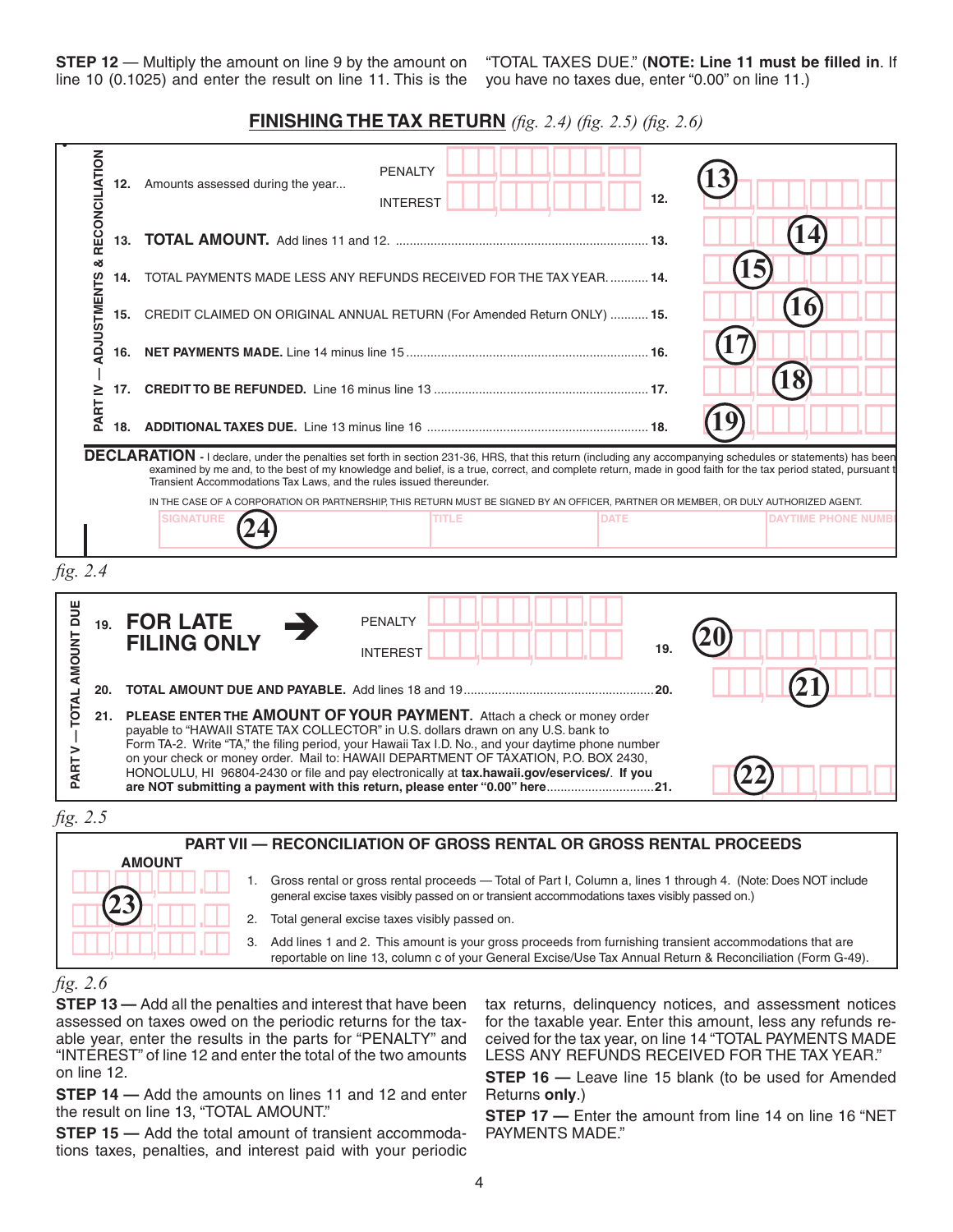**STEP 18 – Compare the amounts on lines 13 and 16. If** they are the same, go to step 23. If the amount on line 13 is **less than** the amount on line 16, subtract line 13 from line 16 and enter the result on line 17 "CREDIT TO BE REFUNDED" and go to step 23.

**STEP 19 —** If the amount on line 13 is **more than** the amount on line 16, subtract line 16 from line 13 and enter the result on line 18 "ADDITIONAL TAXES DUE."

**STEP 20 — Late Filing of Return. The penalty for failure to** file a return on time is assessed on the tax due at a rate of 5% a month, or part of a month, from the due date to the filing date, up to a maximum of 25%.

Interest — Interest at the rate of 2/3 of 1% a month, or part of a month, shall be assessed on the unpaid taxes and penalties beginning with the first calendar day after the date prescribed for payment, whether or not that first calendar day falls on a Saturday, Sunday, or legal holiday.

After computing the penalty and interest amounts, enter the results in the "PENALTY" and "INTEREST" parts of line 19. If you are unable to compute the penalty and interest, leave the parts of line 19 blank. The Department will compute them for you and send you a bill.

**STEP 21** - Add the amounts on lines 18 and 19 and enter the result on line 20, "TOTAL AMOUNT DUE AND PAYABLE."

**STEP 22 —** (**NOTE**: If you are **not** submitting a check with your return, enter "0.00" on line 21.)

Write the "AMOUNT OF YOUR PAYMENT," including any penalty and interest, on line 21. Attach your check or money order for this amount payable to "Hawaii State Tax Collec-

If you file your Form TA-2 and later become aware of any changes you must make to reported gross rental or gross rental proceeds or exemptions/deductions, you may file an amended return on Form TA-2 to change the Form TA-2 you already filed. Put an "X" in the box at the top of the return on page 1 to indicate that the return is an amended return.

**1.** Enter the correct amounts of gross rental or gross rental proceeds, exemptions/deductions, taxable proceeds, and taxes due that should have been reported on the original Form TA-2, following steps 1 through 12 above used to complete your original return. (**NOTE**: **When filing an amended return, each entry that was correctly reported on the original Form TA-2 also must be entered on the appropriate line. Otherwise, a figure of -0- will be used in place of each unreported number.)**

**2.** Enter on line 12 the amounts of penalty and/or interest assessed as of the date the amended return is filed.

**3.** Add the amounts on lines 11 and 12 and enter the result on line 13 "TOTAL AMOUNT."

**4.** Enter on line 14 the total amount of taxes, additional assessments, and penalty and/or interest paid, less any refunds received for the year. Include payments made with the original periodic and annual returns, as well as any supplemental payments made after they were filed. (**REMINDER**: Payments are applied first to recover costs incurred by the Department, then to any interest due, then to penalties, and finally, to taxes.)

tor" in U.S. dollars drawn on any U.S. bank where indicated on the front of the return. Write "TA," the filing period, your Hawaii Tax I.D. No., and your daytime phone number on your check or money order. Send your check or money order and the return to:

> Hawaii Department of Taxation P.O. Box 2430 Honolulu, HI 96804-2430

**Do not send cash**. Form TA-1, including an amended return, can also be filed and payment made electronically at **tax.hawaii.gov/eservices/**.

**STEP 23 —** "PART VII — RECONCILIATION OF GROSS RENTAL OR GROSS RENTAL PROCEEDS." Add lines 1 through 4 of Column a in Part I and enter the total on line 1 of Part VII. Exclude general excise taxes visibly passed on, transient accommodations taxes visibly passed on, and any proceeds attributable to transient accommodations furnished at no charge. On line 2 of Part VII, enter the total general excise taxes on transient accommodations that were visibly passed on for the year. Add the amounts on lines 2 and 3 of Part VII and report the result on line 3 of Part VII. This is your gross proceeds from furnishing transient accommodations that are reportable on line 13, Column c of your General Excise/Use Tax Annual Return and Reconciliation (Form G-49).

**STEP 24 —** Sign your tax return. The sole proprietor, a partner or member, corporate officer, or an authorized agent must sign the tax return, state his/her title, write the date the return is signed, and write a daytime contact phone number.

### **FILING AN AMENDED RETURN**

**5.** Enter on line 15 the amount of credit claimed on your original Form TA-2.

**6.** Subtract line 15 from line 14 and enter the result on line 16 "NET PAYMENTS MADE."

**7.** If line 13 is **less than** line 16, subtract line 13 from line 16 and enter the result on line 17, "CREDIT TO BE REFUND-ED."

**8.** If line 13 is **more than** line 16, subtract line 16 from line 13, enter the result on line 18 "ADDITIONAL TAXES DUE."

**9.** If the amended Form TA-2 is being filed after the due date of the original Form TA-2, and there is an amount entered on line 18, enter on line 19 the amount of any penalty and/or interest now due. On a timely filed original Form TA-2, a penalty of 20% of the tax due will be assessed if any tax remains unpaid after 60 days from the prescribed due date of the original Form TA-2. This penalty is applicable to amended Forms TA-2 for timely filed original Forms TA-2. Interest at the rate of 2/3 of 1% per month or part of a month shall be assessed on unpaid taxes and penalties assessed beginning with the first calendar day after the date prescribed for payment, whether or not that first calendar day falls on Saturday, Sunday, or legal holiday.

**10.** Add lines 18 and 19 and report the total on line 23 "TO-TAL AMOUNT DUE AND PAYABLE."

**11.** Follow the instructions in steps 22, 23 and 24 above to finish your return and submit it to the Department.